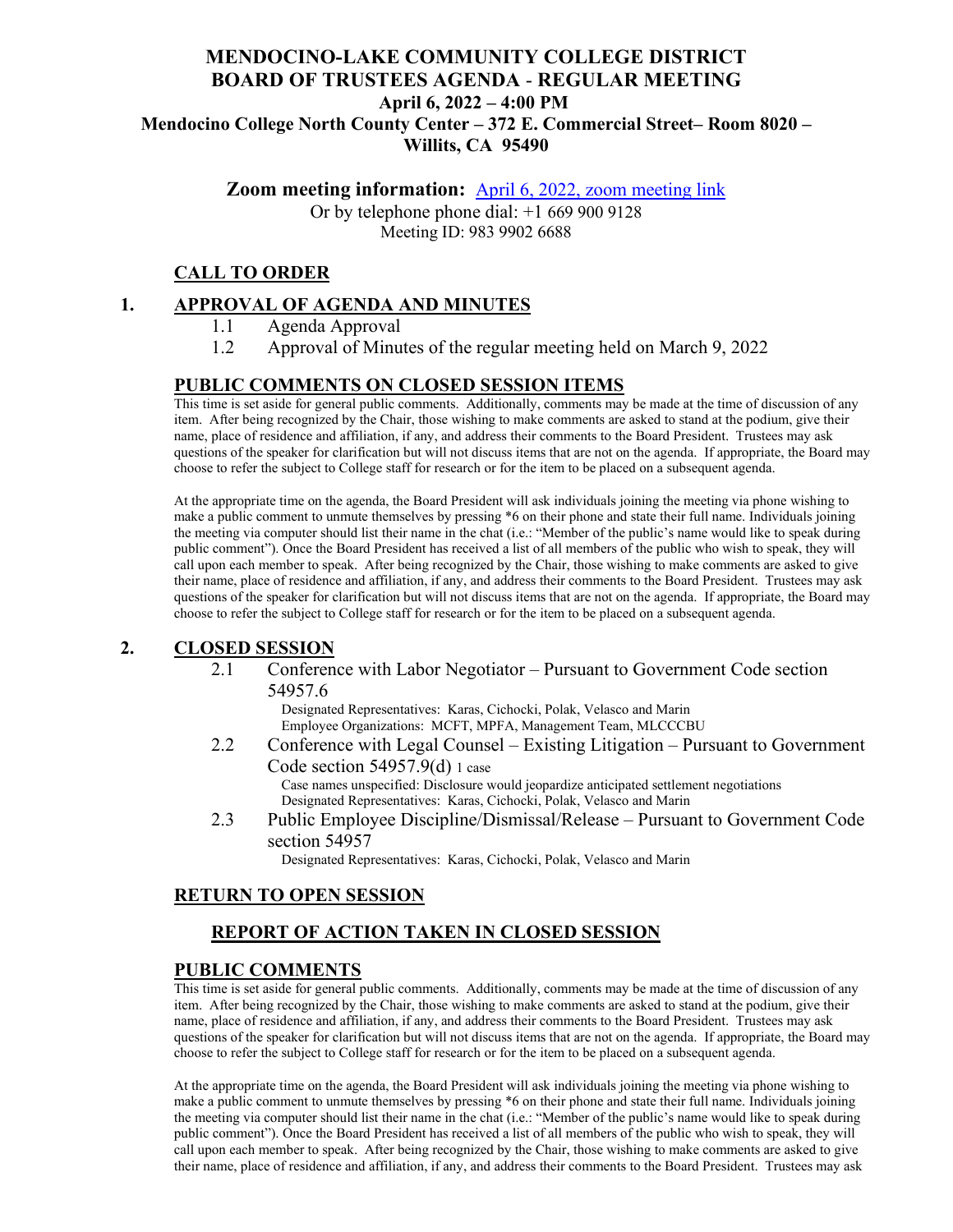questions of the speaker for clarification but will not discuss items that are not on the agenda. If appropriate, the Board may choose to refer the subject to College staff for research or for the item to be placed on a subsequent agenda.

# **3. PRESIDENT AND ADMINISTRATION REPORT**

3.1 A report from Superintendent/President Karas is presented as information

# **CONSENT AGENDA**

## **4. Personnel**

4.1 Consideration to approve Personnel List – Short Term Non-Continuing Employees

Recommendation to approve the list of short-term non-continuing personnel as presented

- 4.2 Consideration to Approve List of Volunteers Recommendation to approve the list of volunteers as presented
- 4.3 Consideration to approve Employment Classified Recommendation to approve the employment – classified as presented.
- 4.4 Consideration to Ratify Resignation Faculty Recommendation to ratify the resignation - faculty as presented
- 4.5 Consideration to Ratify Resignation Management Team Recommendation to ratify the resignation – management team as presented
- 4.6 Consideration to Approve Working Out of Class Compensation Recommendation to approve the Working Out of Class Compensation as presented

# **5. Other Items**

- 5.1 Fiscal Report as of February 28, 2022
	- Recommendation to accept the report as presented
- 5.2 Donations

Recommendation to accept the donated items as presented

5.3 Authorization for Remote Teleconference Meetings – Resolution #04-22-01 Recommendation to adopt Resolution #03-22-01 as presented

# **6. ACTION ITEMS**

6.1 2021/22 April Revised Budget

Recommendation to adopt the proposed 2021/22 April Revised Budget as presented

- 6.2 Contracts and Agreements Quarterly Ratification Recommendation to ratify the contracts and agreements as presented
- 6.3 Award of Contract Road Repairs and Resurfacing Project Recommendation to award the Road Repairs and Resurfacing Project to American Asphalt Repair & Resurfacing Co, Inc. as presented.
- 6.4 Classified Professionals Week Resolution 04-22-02 Recommendation to adopt resolution 04-22-02 in honor of Classified employees
- 6.5 Board Policy Additions and Revisions Second Reading Recommendation to approve the board policy additions and revisions as presented
- 6.6 Specifications of Election Order and Request for Consolidation Resolution 04- 22-03

Recommendation to adopt resolution 04-22-03 as presented

6.7 2022 California Community College Trustees (CCCT) Ballot for Board of Directors

# Recommendation to be determined at the meeting

## **7. BIG PICTURE**

AB 705 Progress and Changes

A presentation by Vice President of Academic Affairs Polak

## **8. INFORMATIONAL ITEMS AND REPORTS**

- 8.1 Mendocino College Foundation, Inc.
	- Mendocino College Foundation informational report
- 8.2 Constituent Group Reports